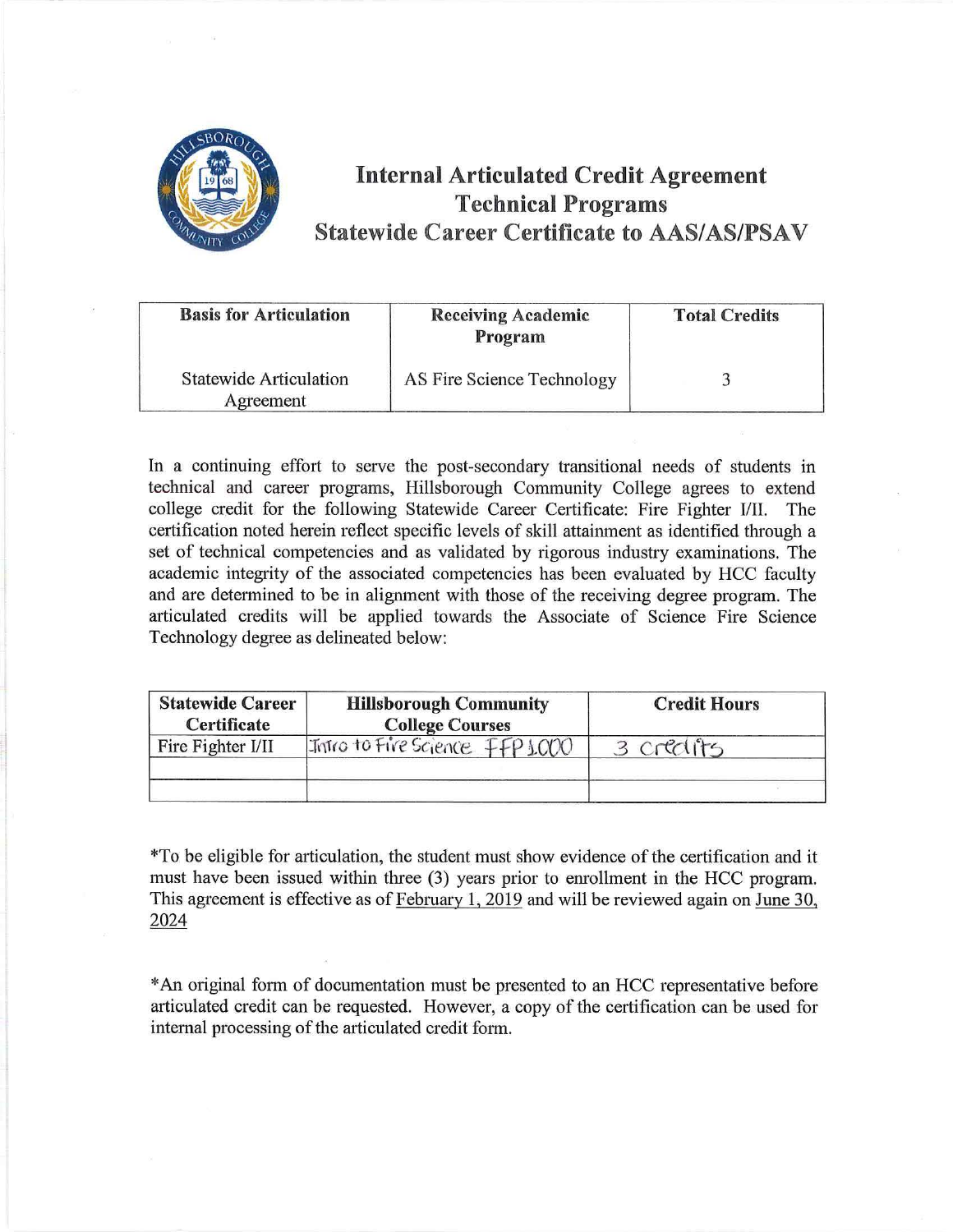# **HILLSBOROUGH COMMUNITY COLLEGE**

Slf

Todd Alt Department Chair, Fire Science Technology

 $4/8/19$ Date: Shella Rios Dean<br>Date:  $\frac{4}{7}$   $\frac{4}{7}$   $\frac{1}{2}$ 

*.d?C-~~* 

Brian Mann Director, Associate in Science Programs

Date:  $4 - 12 - 19$ 

 $4|12|19$ 

Richard Senker/ Interim Vice President, Academic Affairs

Date: